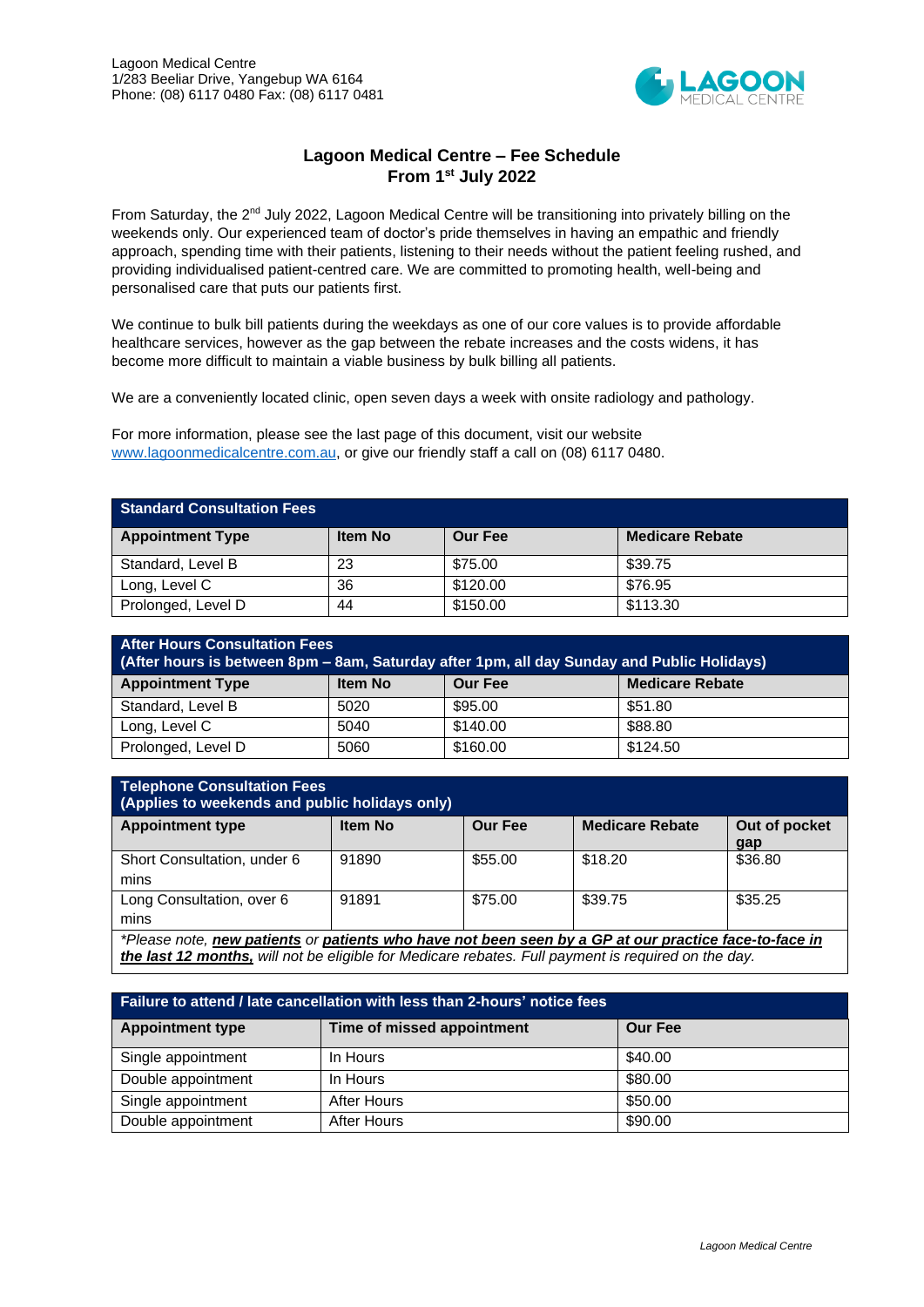

| Additional tests (Patients who are not eligible for Medicare) |         |                |                        |                   |  |  |
|---------------------------------------------------------------|---------|----------------|------------------------|-------------------|--|--|
| <b>Description</b>                                            | Item No | <b>Our Fee</b> | <b>Medicare Rebate</b> | Out of pocket gap |  |  |
| Electrocardiogram (ECG)                                       | 11707   | \$30.00        | \$19.45                | <b>NA</b>         |  |  |
| Spirometry (Confirm                                           | 11505   | \$50.00        | \$43.50                | <b>NA</b>         |  |  |
| diagnosis, billed annually)                                   |         |                |                        |                   |  |  |
| Spirometry (Lung test)                                        | 11506   | \$30.00        | \$21.75                | <b>NA</b>         |  |  |
| Ear micro suction                                             | 41647   | \$130.00       | \$116.15               | <b>NA</b>         |  |  |
| Ankle Brachial-Index (ABI)                                    | 11610   | \$75.00        | \$67.35                | <b>NA</b>         |  |  |
| <b>Pregnancy Test</b>                                         | 73806   | <b>NA</b>      | \$10.15                | <b>NA</b>         |  |  |

| <b>Vaccination Fees</b> |                   |                                       |                        |                   |
|-------------------------|-------------------|---------------------------------------|------------------------|-------------------|
| Vaccine                 | <b>Item No</b>    | <b>Our Fee</b>                        | <b>Medicare Rebate</b> | Out of pocket gap |
| Influenza Vaccine       | 100               | \$20.00                               | NA                     |                   |
| <b>Private Vaccines</b> | Travel<br>Vaccine | Refer to travel<br>vaccine price list | <b>NA</b>              |                   |

| <b>Medical Paperwork Fees</b>                                               |         |                                            |                        |                      |
|-----------------------------------------------------------------------------|---------|--------------------------------------------|------------------------|----------------------|
| <b>Appointment type</b>                                                     | Item No | <b>Our Fee</b>                             | <b>Medicare Rebate</b> | Out of pocket<br>gap |
| Driver's Medical (Fitness to drive)                                         | 300     | \$130.00                                   | <b>NA</b>              |                      |
| Pre-Employment (Fitness to work<br>capacity assessment)                     | 301     | \$140.00                                   | <b>NA</b>              |                      |
| Pre-Employment Fitness to work<br>(Comprehensive - Physical<br>Examination) | 302     | $$250 - $500$<br>(Depends on<br>paperwork) | <b>NA</b>              |                      |
| <b>Transfer of Medical Records</b>                                          | 304     | \$20.00                                    | <b>NA</b>              |                      |
| <b>Medical Report</b>                                                       | 305     | Varies – check<br>with GP                  | <b>NA</b>              |                      |
| Immunisation Exemption Forms<br>(IM011)                                     | 305     | \$40.00                                    | <b>NA</b>              |                      |

| <b>Skin Clinic Fees</b>               |                                                                                              |                |                        |                                                     |  |  |
|---------------------------------------|----------------------------------------------------------------------------------------------|----------------|------------------------|-----------------------------------------------------|--|--|
| <b>Appointment type</b>               | <b>Our Fee</b>                                                                               | <b>Item No</b> | <b>Medicare Rebate</b> | Out of pocket gap                                   |  |  |
| Skin Assessment / Check               | \$125.00                                                                                     | 36             | \$76.95                | \$48.05                                             |  |  |
| <b>Biopsy</b>                         | \$100.00                                                                                     | 23             | \$39.75                | \$60.25                                             |  |  |
| Excision                              | $$150 - $350$<br>Doctor will advise<br>at the time of the<br>consultation if a<br>higher fee | 23             | \$39.75                | Gap varies due to<br>Complexity<br>Length<br>Region |  |  |
| Suturing<br>(Nil charge for children) | \$90.00                                                                                      | 23             | \$39.75                | \$50.25                                             |  |  |

| <b>Minor Procedure Fees</b> |                |                |                                  |                      |                                                      |
|-----------------------------|----------------|----------------|----------------------------------|----------------------|------------------------------------------------------|
| <b>Appointment type</b>     | <b>Our Fee</b> | <b>Item No</b> | <b>Medicare</b><br><b>Rebate</b> | Out of<br>pocket gap | Non - Medicare card<br>holders                       |
| Implanon insertion          | \$70.00        | 23             | \$39.75                          | \$30.25              | Item 23, \$75.00<br>Item 14206, \$70<br>$=$ \$145.00 |